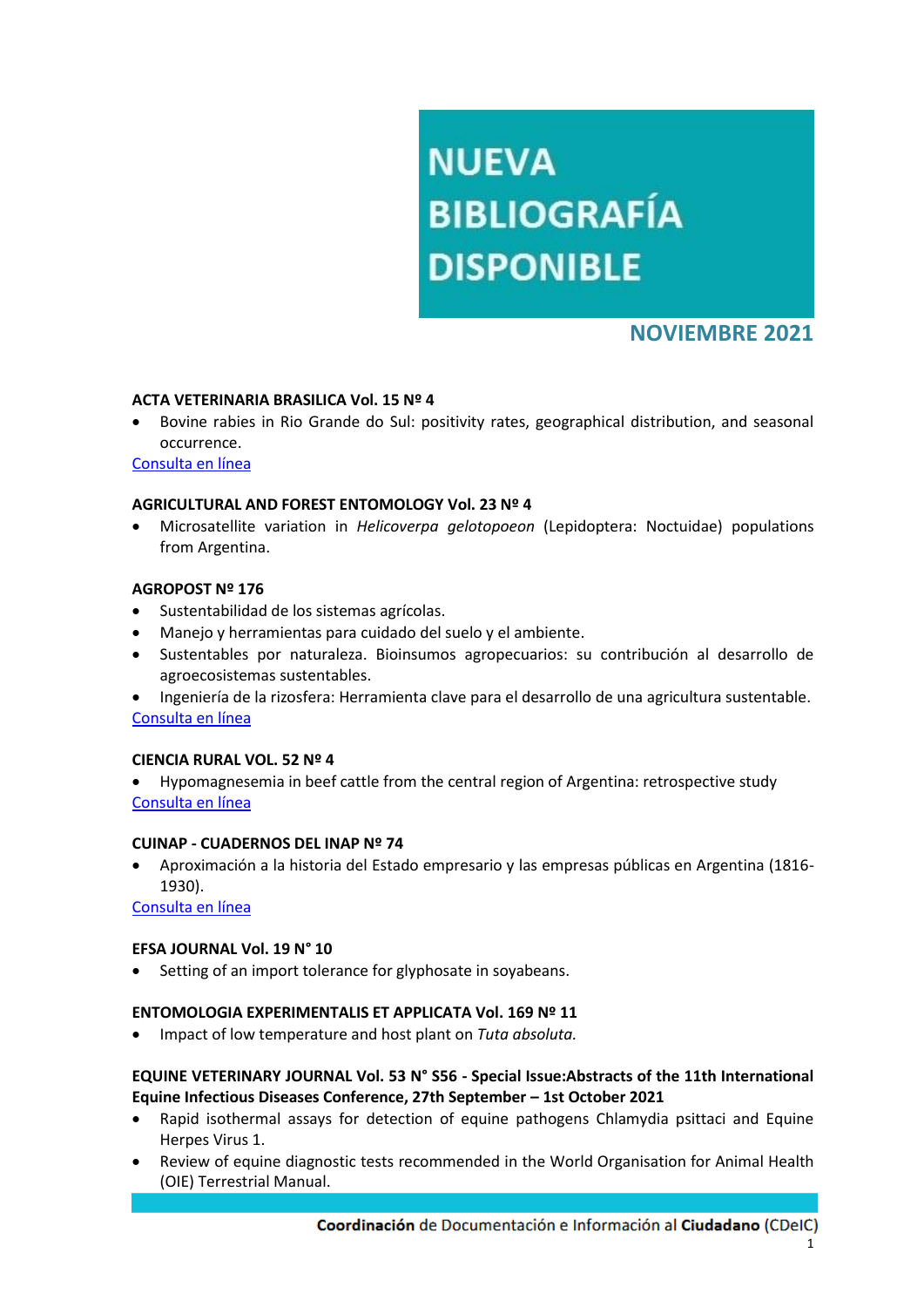- Development and delivery of an interactive international equine infectious disease collating and reporting platform.
- High sero-prevalance of equine trypanosomosis, equine infectious anemia and equine piroplasmosis in a herd of semi-wild horses from North Argentina.
- Development of a high-throughput screening assay to identify equine virus arteritis replication inhibitors.
- Understanding the impact of genetic variation of equine infectious anaemia virus (EIAV) on serological detection.
- Validation of the diagnostic pathway for equine infectious anaemia.
- Development and delivery of an interactive international reporting platform for equine influenza.
- Validation of equine influenza real time RT-PCR test to OIE standard.

# **FOOD CHEMISTRY Vol. 372**

- A simple, environmental-friendly and reliable d-SPE method using amino-containing metal– organic framework MIL-125-NH2 to determine pesticide residues in pomelo samples from different localities.
- Using one-class autoencoder for adulteration detection of milk powder by infrared spectrum.
- Rapid and sensitive determination of nitrobenzene in solutions and commercial honey samples using a screen-printed electrode modified by 1,3-/1,4-diazines.
- A novel screening on the specific peptide by molecular simulation and development of the electrochemical immunosensor for aflatoxin B1 in grains.

# **FOOD CHEMISTRY Vol. 373 Part A**

 Selective extraction and determination of Cr(VI) in food samples based on tandem electromembrane extraction followed by electrothermal atomic absorption spectrometry.

# **FOOD CONTROL Vol. 133 Part A**

- Pesticide residues in food in the European Union: Analysis of notifications in the European Rapid Alert System for Food and Feed from 2002 to 2020.
- Next-day detection of viable *Listeria monocytogenes* by multiplex reverse transcriptase realtime PCR.
- Covalent organic framework reinforced hollow fiber for solid-phase microextraction and determination of pesticides in foods.
- High resolution mass spectrometry method for the determination of 13 antibiotic groups in bovine, swine, poultry and fish meat: An effective screening and confirmation analysis approach for routine laboratories.
- Quantification and risk assessment of pyrethroid residues in seafood based on nanoparticleextraction approach.

# **FOOD MICROBIOLOGY Vol. 102**

 Systematic-review and meta-analysis on effect of decontamination interventions on prevalence and concentration of *Campylobacter* spp. during primary processing of broiler chickens.

# **FOOD SCIENCE Vol. 86 N° 10**

 Single nucleotide polymorphism-based methodology for authentication of bovine, caprine, ovine, camel, and donkey meat cuts.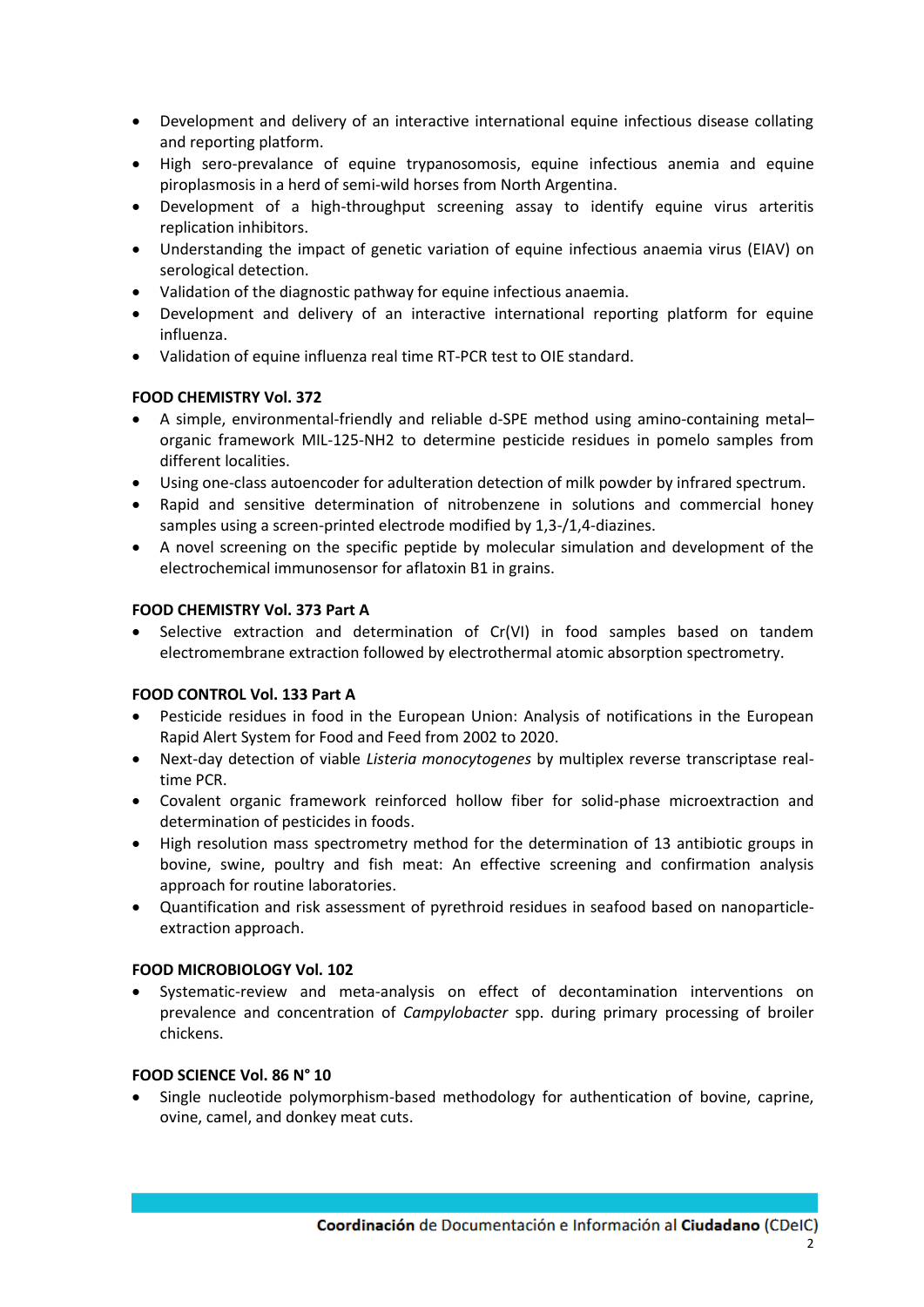## **FOODS Vol. 10 Nº 10**

- A ortable, cost-effective and user-friendly instrument for colorimetric enzyme-linked immunosorbent assay and rapid detection of Aflatoxin  $B_1$ . [Consulta en línea](https://www.mdpi.com/2304-8158/10/10/2483/htm)
- Comprehensive strategy for sample preparation for the analysis of food contaminants and residues by GC–MS/MS: A review of recent research trends. [Consulta en línea](https://www.mdpi.com/2304-8158/10/10/2473)
- Eco-friendly fluorescent elisa based on bifunctional phage for ultrasensitive detection of Ochratoxin A in corn. [Consulta en línea](https://www.mdpi.com/2304-8158/10/10/2429)
- Multivariate analysis coupled with M-SVM classification for lard adulteration detection in meat mixtures of beef, lamb, and chicken using FTIR spectroscopy. [Consulta en línea](https://www.mdpi.com/2304-8158/10/10/2405)
- Current state of metabolomics research in meat quality analysis and authentication. [Consulta](https://www.mdpi.com/2304-8158/10/10/2388)  [en línea](https://www.mdpi.com/2304-8158/10/10/2388)
- Simultaneous determination of albendazole and its three metabolites in pig and poultry muscle by ultrahigh-performance liquid chromatography-fluorescence detection. [Consulta en](https://www.mdpi.com/2304-8158/10/10/2350)  [línea](https://www.mdpi.com/2304-8158/10/10/2350)
- Traceability of sustainability and safety in fishery supply chain management systems using radio frequency identification technology. [Consulta en línea](https://www.mdpi.com/2304-8158/10/10/2265)

## **FORIDA ENTOMOLOGIST Vol. 104 Nº 3**

 Population fluctuations of *Diaphorina citri* and its natural enemies in response to various management practices in Florida.

[Consulta en línea](https://journals.flvc.org/flaent/article/view/128048)

## **INTERNATIONAL JOURNAL OF FOOD MICROBIOLOGY Vol. 359**

 Challenging the "gold standard" of colony-forming units - Validation of a multiplex real-time PCR for quantification of viable *Campylobacter* spp. in meat rinses

#### **JOURNAL OF AGRICULTURAL AND FOOD CHEMISTRY Vol. 69 Nº 38**

 Multimycotoxin determination in grains: A comprehensive study on method validation and sssessment of effectiveness of controlled atmosphere storage in preventing mycotoxin contamination.

#### **JOURNAL OF AGRICULTURAL AND FOOD CHEMISTRY Vol 69 Nº 40**

Mimotope-based immunoassays for the rapid analysis of mycotoxin: A review.

#### **JOURNAL OF CHROMATOGRAPHY A Vol. 1658**

 Matrix solid-phase dispersion based on cucurbit[7]uril-assisted dispersive liquid–liquid microextraction coupled with high performance liquid chromatography for the determination of benzimidazole fungicides from vegetables.

#### **JOURNAL OF INTEGRATIVE AGRICULTURE Vol. 20 N° 12**

Control of cotton pests and diseases by intercropping: A review.

#### **JOURNAL OF MICROBIOLOGICAL METHODS Vol. 190**

 Development and comparative evaluation of droplet digital PCR and quantitative PCR for the detection and quantification of *Chlamydia psittaci.*

#### **JOURNAL OF VETERINARY DIAGNOSTIC INVESTIGATION Vol. 33 Nº 6**

 Interlaboratory comparison of SARS-CoV2 molecular detection assays in use by U.S. veterinary diagnostic laboratories.

[Consulta en línea](https://journals.sagepub.com/doi/full/10.1177/10406387211029913)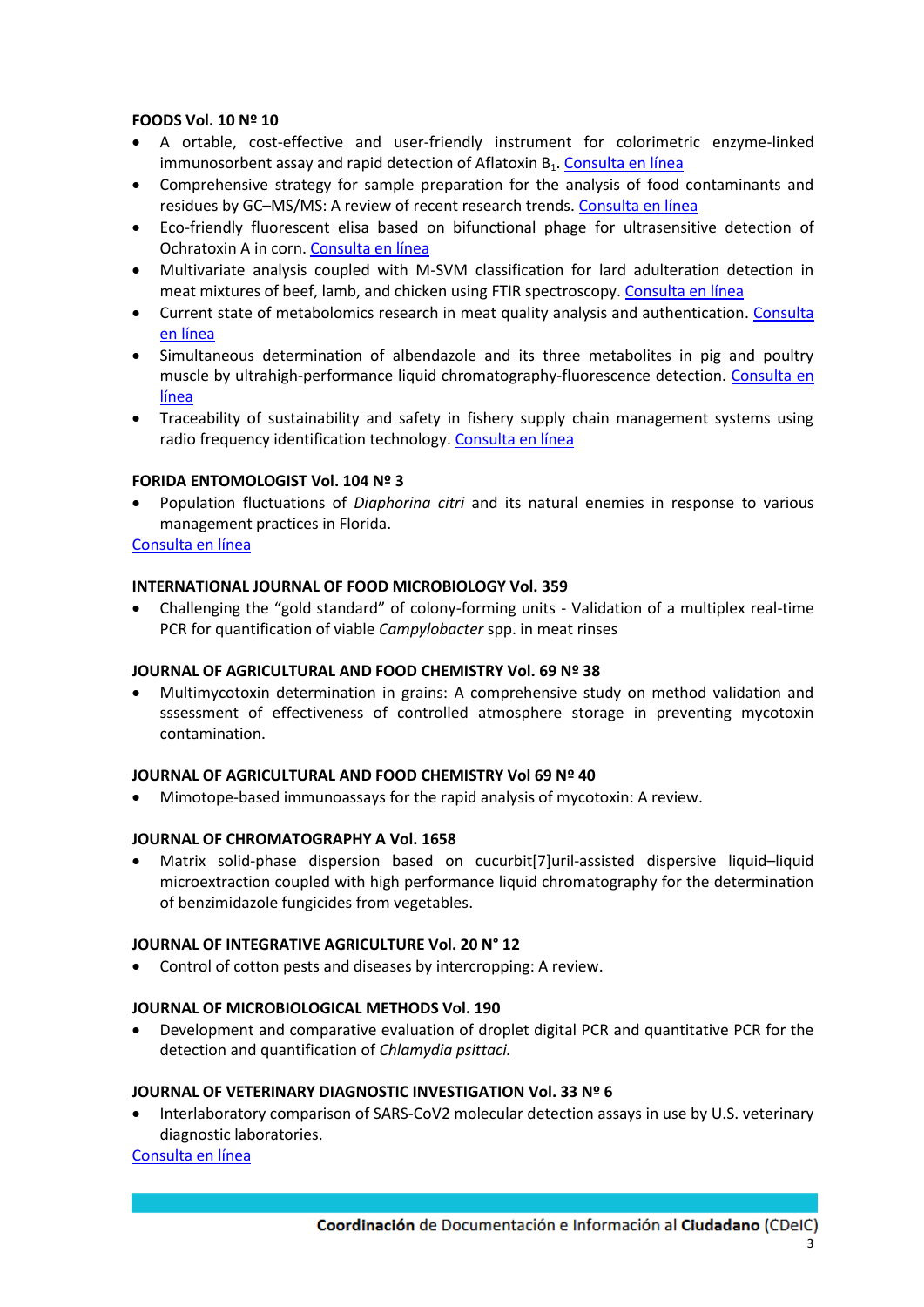## **JOURNAL OF VIROLOGICAL METHODS Vol. 299**

Development of a recombinant ELISA for ovine herpesvirus 2, suitable for use in sheep.

#### **LA INDUSTRIA CARNICA LATINOAMERICANA Año XLVI Nº 220**

- Sustentabilidad: La carne bovina como activo estratégico de los países del Consejo Agropecuario del Sur.
- Inocuidad: Proyecciones de la FAO/OCDE sobre el mercado de carnes para el período 2021- 2030.

 Tendencias: Elaboración de alimentos vegetarianos y sustitutos de la carne. [Consulta en línea](https://publitec.com/wp-content/uploads/LIC_220.pdf)

## **LEISA – REVISTA DE AGROECOLOGÍA**

 Noticias: Agroecología o barbarie, por Walter Pengue. [Consulta en línea](https://www.leisa-al.org/web/index.php/lasnoticias/biodiversidad/4486-agroecologia-o-barbarie)

## **LWT Vol. 154**

 Combining loop-mediated isothermal amplification and nanozyme-strip for ultrasensitive and rapid detection of viable *Listeria monocytogenes* cells and biofilms.

## **RESEARCH IN VETERINARY SCIENCE Vol. 141**

- Recent advances in cell homeostasis by African swine fever virus-host interactions.
- Identification of one novel epitope targeting p54 protein of African swine fever virus using monoclonal antibody and development of a capable ELISA.

## **REVISTA ARGENTINA DE MICROBIOLOGIA Vol. 53 Nº 3**

- First report of pathogenic Leptospira spp. in *Tadarida brasiliensis* bats (family Molossidae) and *Eptesicus furinalis* (family Vespertilionidae) of Argentina. New host species in this country?
- Virulence genes and antimicrobial susceptibility in *Salmonellaenterica* serotypes isolated from swine production in Argentina.

#### [Consulta en línea](https://www.elsevier.es/es-revista-revista-argentina-microbiologia-372-sumario-vol-53-num-3-S0325754121X00041)

# **REVISTA CIENTIFICA Y TECNICA – OIE Vol. 40 Nº 2**

- Current and future trade in livestock products.
- Planetary boundaries and Veterinary Services.
- Digital technologies and implications for Veterinary Services.
- Epidemic disease risks and implications for Veterinary Services.
- Antimicrobial resistance at the livestock–human interface: implications for Veterinary Services.
- Animal health and food safety risk assessments.
- Global Burden of Animal Diseases: a novel approach to understanding and managing disease in livestock and aquaculture.

#### [Consulta en línea](https://doc.oie.int/dyn/portal/index.xhtml?page=alo&aloId=41572&req=21&cid=12d6b229-28da-434b-81da-259b786dbffb)

#### **REVISTA DE LA SOCIEDAD ENTOMOLOGICA ARGENTINA Vol. 80 Nº 3**

- Field infestation level of Zaprionus indianus Gupta and *Drosophila suzukii* (Matsumura) (Diptera: Drosophilidae) in *Ficus carica* L. (Rosales: Moraceae) and *Rubus idaeus* L. (Rosales: Rosaceae) in the Northeast of Buenos Aires province.
- First record of Spotted-wing drosophila *Drosophila suzukii* (Diptera: Drosophilidae) in Martín García Island wildlife refuge, Argentina

#### [Consulta en línea](https://www.biotaxa.org/RSEA/issue/view/9698)